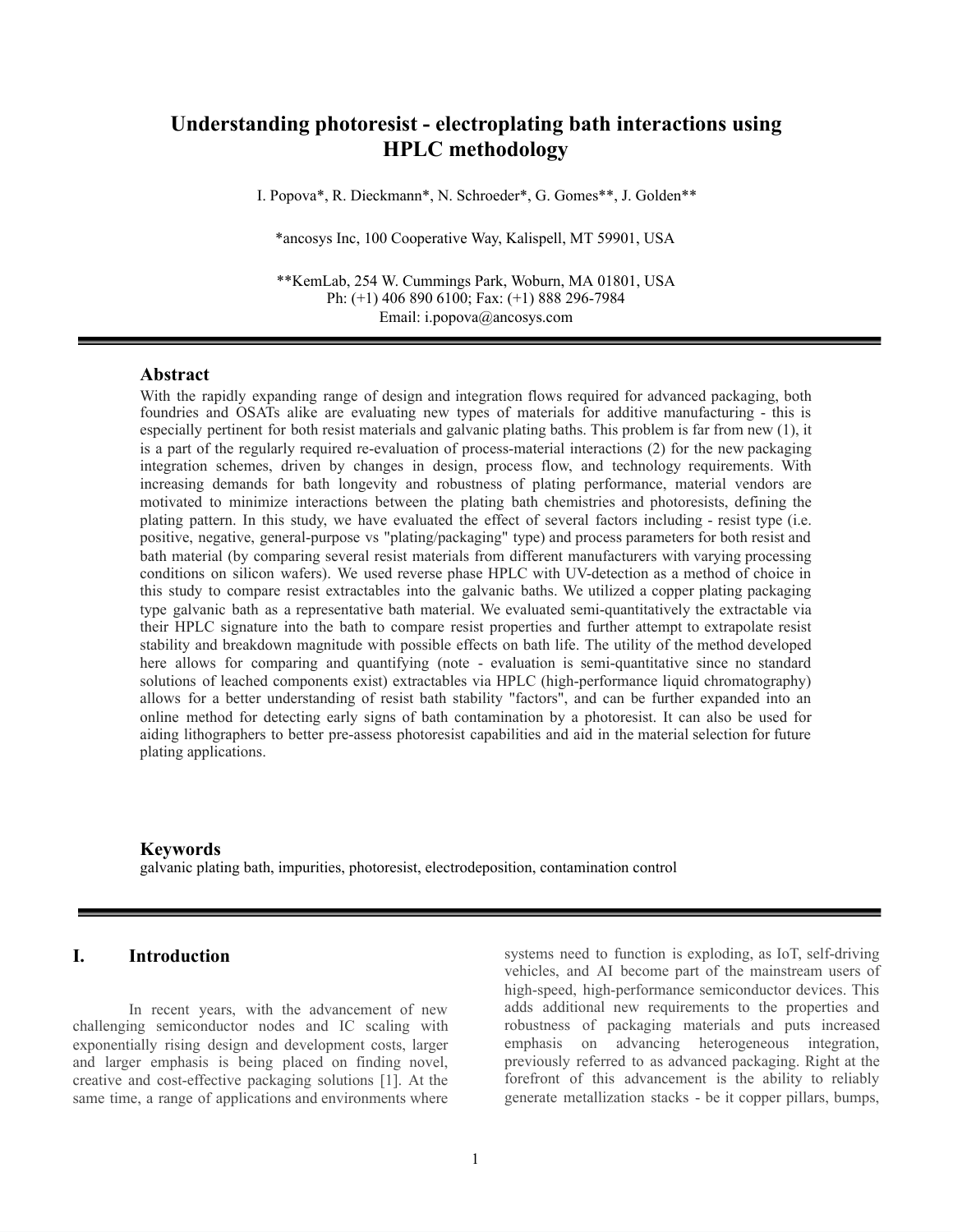RDLs, or FanOut / FanIn structures, to which a galvanic electroplating process is one of the critical cornerstones. With recent advances in novel galvanic baths and new tooling platforms and form factors, the importance of plating process control is continually increasing and it becomes paramount for developing viable process flows and integration schemes [2]. This is especially true for high-performance and high-volume applications.

With the advancement of new packaging solutions, galvanic plating has been under continuous increased pressure to evolve and enable processes for both new structures (smaller pitch sizes, mixed pitches, and novel UBMs and stack materials), and new carrier form factors (as new size and standard panels are being introduced and adopted at HVM (high volume manufacturing)). All of that with improved throughput and without any performance degradation. Improving the plating process capability can not be done in isolation, and, as always, requires an integrated view of the overall process flow - with the plating hardware and materials interaction playing critical roles. Historically, the interaction between the photoresist material and plating bath chemistry has been an Achilles heel of the plating process - often suspected, but rarely confirmed. In the past, thick roll-on dry resist films have been utilized. They were fairly robust, and the main issue of the resist/plating process interaction was the resist film delamination, which can be initiated with chemical intrusion under the coated film, followed by its partial swelling. Current technology with reduced pitches and increased aspect ratios call for a novel, higher-resolution liquid resist materials. For those resists, polymer film interaction with the plating bath can lead to leaching components of the resist into the bath. Those interactions need to be taken into account as bump pitches decrease, leading to longer process times and reduced deposition rates [3]. To compensate and potentially increase deposition rates, elevated processing temperatures are often deployed. In combination, those two factors mean an increased impact on the resist materials and seed layers, and an increased risk of photoresist components leaching out and contaminating the bath. In this study, we explore the mechanisms of detecting leached photoresist components in the plating baths, by direct analytical measurement (HPLC).

Electroplating baths are complex aqueous systems with multiple components [4]) generally grouped into inorganic (metal, appropriate pH, and complexation agents) and organic additives (responsible for local control of the metal deposit morphology and geometry). Organic additives play a crucial role in bath performance and longevity during normal operation, as they are prone to partially decompose under the influence of electrolysis, or age naturally, contributing to breakdown products, degrading bath performance. Process conditions can also play a role, such as soft bake and exposure and of course resist type, along with choice resin molecular weight and isomer content ratio (for the novolac based resins used in this study). Multiple components can leach out of the wafer due to bath and photoresist interaction. Resist interaction with aqueous systems has been studied extensively at the onset of the use of immersion lithography [6].

Here, we work on characterizing the mechanism and factors affecting resist leaching behavior, including: resist type, resist processing conditions as well as bath conditions and component concentrations. We seek to advance the knowledge and understanding of how the material properties can be characterized for both the formulator and the end-user in the plating bath. This study is the first one of several where we characterize factors influencing the intensity and negative side effects of such interactions utilizing an analytical HPLC technique.

The purpose of this initial work was to evaluate the feasibility of a photoresist stability/leaching study. As such, in this initial study, we did not apply voltage and/or plate-up metal on Copper wafers, but rather looked for comparative resist stability factors on coated silicon wafers exposed to varying conditions.

## **II. Experimental**

## *A. Methodology*

In this study, we have used the Agilent HPLC system in conjunction with Ancosys proprietary tooling for analyzing galvanic plating bath material before and after contact with the photoresist film. We took steps to optimize the wavelength used in the experiments to maximize the UV signal of the leached resist components, therefore increasing the sensitivity. Since access to the full stack patterned wafers at this stage of the semiconductor packaging process flow is cost-prohibitive, part of the methodology was dedicated to finding viable alternatives. Access to the resist film is also often complicated by multiple major OSATs and foundries utilizing material sets developed and manufactured exclusively for them. Thus, the "proxy" model system processes defined here, is meant to approximate the behavior of the processed resist film on the wafer while being a more easily attainable and understood set of materials.

*Plating bath.* A typical packaging process stack contains multiple metals plated in sequence. The exact sequence and amount of metal plated is, of course, specific to the final application, process flow, and material supplier. So are the galvanic plating bath materials, with specific inorganic components and proprietary organic additive concentrations. In this study, we deployed a commonly used in semiconductor packaging process flow Dow InterVia Cu 8540 copper galvanic plating bath. The harsh chemical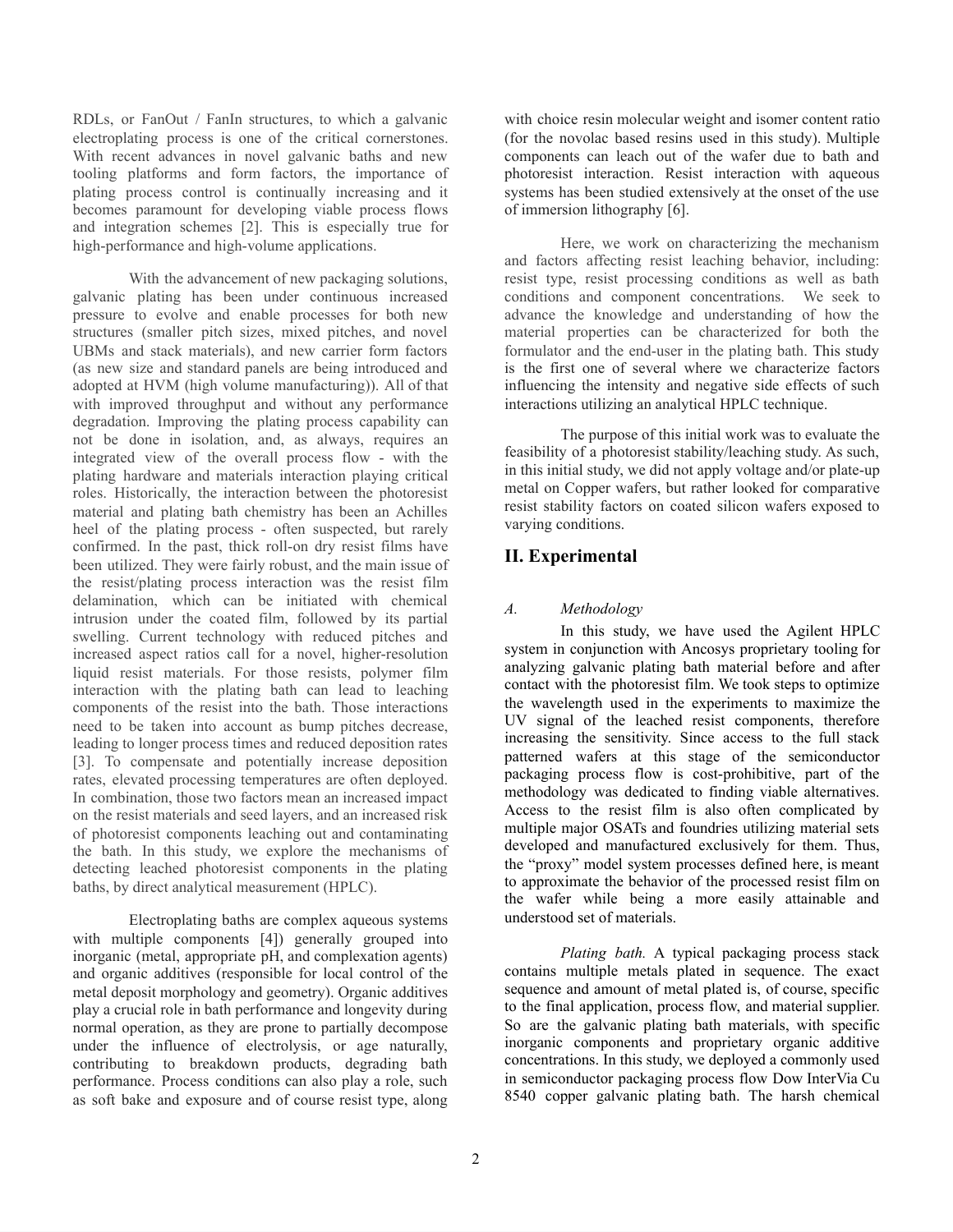conditions of Copper Plating baths (i.e. low pH, high sulfuric acid content) provide a particularly challenging environment for photoresists. Thus - a typical packaging copper plating bath material, with and without organic additives was used.

*Photoresist.* Since the strength and impact of bath/photoresist interaction can be strongly influenced by the kind and specific properties of the photoresist - we have used several commercially available positive and negative photoresists. In this preliminary study, we looked at a variety of resists interacting with the copper plating bath chemistry to better understand the most critical factors and mechanisms. We have looked at both positive and negative from the different manufacturers, as well as exposed vs unexposed, low/ high soft bake) to find trends in resist leaching behavior.

*Positive photoresist.* For our positive working resist samples both a general-purpose and plating/packaging type resist were examined. One important consideration for a common novolac based resin resist is the Mw (molecular weight) and isomer ratio. Resist designers will generally evaluate a range of resins for both molecular weight and isomer ratio. One preferred embodiment for packaging resists can be a higher Molecular weight (Mw)i.e. of 20,000 g/mole plus with a high para content ratio. For stripping and/or removal often a lower molecular weight is desired, however for thicker films and the harsh chemical environment of a plating bath a higher molecular weight distribution is often preferred. Gel Permeation Chromatography (GPC) molecular weight comparisons can be an important design tool for the resist formulator when formulating packaging type plating resists. In this study, we also seek to correlate this molecular weight resin factor with potential leaching behavior in the plating bath.

*Negative photoresist.* The study also included several negative working photoresists. In this case, these resists were also based on novolac resins but feature a PAG (Photo Acid Generator) and a chemical cross-linker that, upon exposure and PEB (Post Exposure Bake), cross-links the coated resist film, greatly increasing its densification. In the negative working resist system, the exposed and cross-linked portion has upwards of a 10,000x lower dissolution rate than the unexposed, non-cross-linked portion. In addition to negative resist manufacturers, we also examined the effect of exposure on resist leaching behavior. To make the data sets as consistent as possible, we kept all the coated Film Thickness (FT) to approximately 10 microns. Factors, such as time in plating bath, were also looked at in this study.

*Processing conditions.* Processing factors like exposure and soft bake are included in the study with all resists coated on six-inch silicon wafers. Soft bake times

and temperatures can in particular be important factors for coated film densification. For example, a coated film that is too soft and less densified may be too permeable to the harsh plating bath solution. To help guard against this effect, often a post-processing "hard bake", in addition to the post-exposure bake (PEB) is also done (i.e. at 110 Deg for 1 minute used here). It is being deployed to help further densify the feature prior to exposure in the plating bath. How densified the film or feature is, can also be a factor that contributes to an unwanted propensity for undercutting or undesirable feature lift-off, under these harsh bath conditions. The resist designer seeks to better understand these factors and minimize/eliminate this behavior in a packaging resist.

## *B. Sample Preparation*

All samples examined in this study were prepared (see procedure description) and then analyzed using the same HPLC reversed-phase method.

*Sample preparation procedure:* For the leaching experiments, a defined portion of copper electrolyte reference solution was poured onto the wafer and left on it for the selected contact time (110 min (short exposure) or 1 day (extended exposure)). Multiple electrolyte solutions were used - In order to be able to compare the different types of photoresist, a copper electrolyte reference solution was used, which contains both the typical inorganic components in common concentrations (VMS - virgin make-up solution) and the organic additives. All of the photoresists mentioned in this paper are listed below.

**Table 1:** Positive Photoresists

| Wafer         | <b>PR</b> Name          | Comment                                                         |
|---------------|-------------------------|-----------------------------------------------------------------|
| W1P1          | $K-Pro15$<br>Pos, Tone  | Packaging resist (for plating -<br>higher Mw) unpatterned wafer |
| W2P2          | competitor<br>Pos. Tone | Packaging resist (for plating<br>-higher Mw) unpatterned wafer  |
| W3P3          | KL6008<br>Pos, Tone     | general-purpose; (standard Mw)<br>unpatterned wafer             |
| $W1P1$ (pat.) | $K-Pro15$               | Packaging resist (for plating)                                  |
| $W2P2$ (pat.) | competitor              | Packaging resist (for plating)                                  |
| $W3P3$ (pat.) | KL6008                  | general-purpose                                                 |
| $W4P3$ (pat.) | KL6008<br>Pos.Tone      | general-purpose, lower soft<br>bake                             |

**Table 2:** Negative Photoresists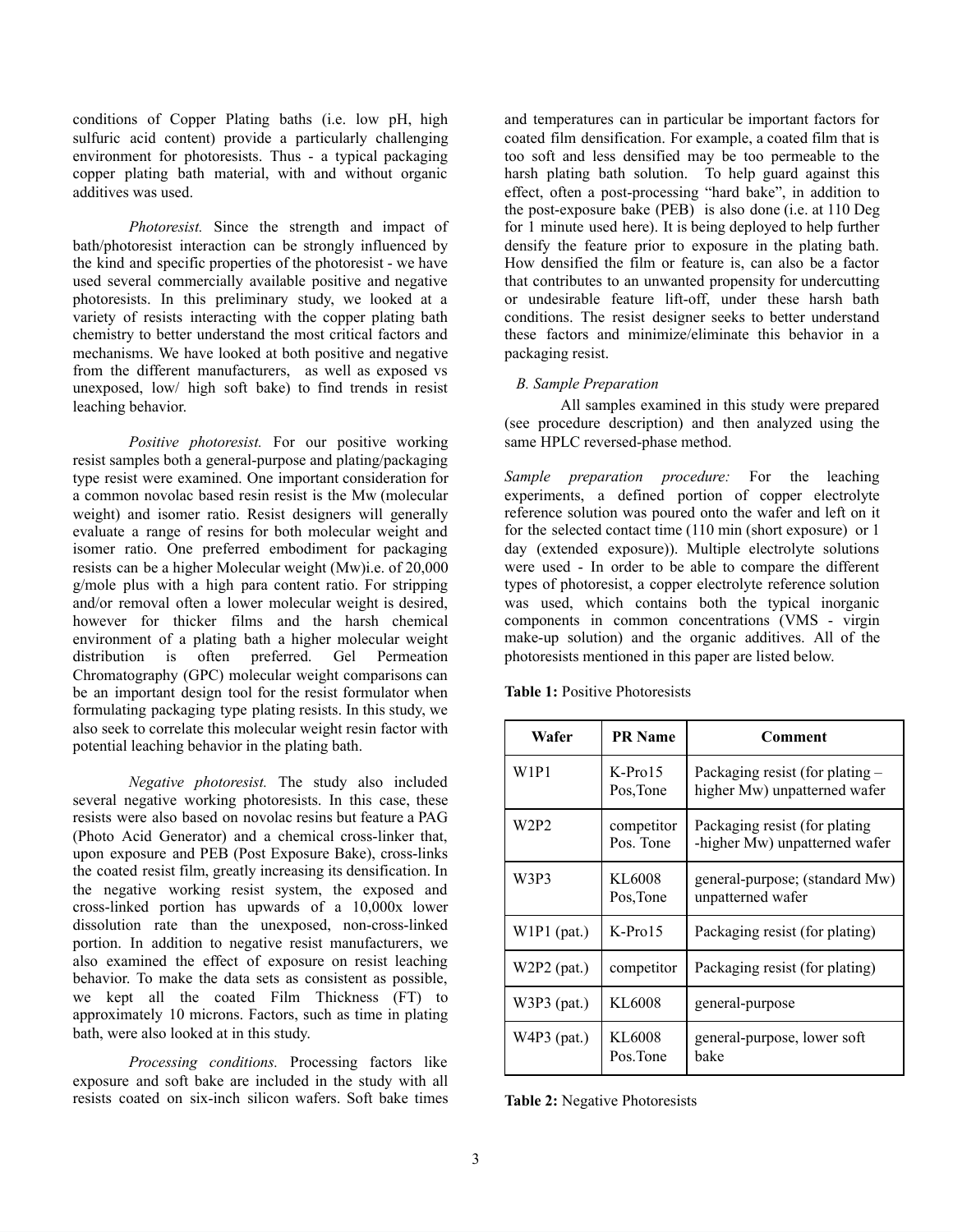| Wafer               | <b>PR</b> Name  | Comment           |
|---------------------|-----------------|-------------------|
| W4N1 -<br>NegTone   | competitor      | unpatterned wafer |
| W9N1<br>-Neg.Tone   | competitor      | patterned wafer   |
| $W5N2-Neg.$<br>Tone | APOL-LO<br>3207 | unpatterned wafer |
| W8N2-Neg.<br>Tone   | APOL-LO<br>3207 | patterned wafer   |

*C. Analyzing HPLC results: The Fingerprint Approach with Groups and Classifier*

Galvanic plating bath is a multi-component system with both organic and inorganic elements. Depending on the specifics of the bath formulation - some or all of the organic components, as well as their breakdown products in the bath can be UV active and therefore will be detectable in our HPLC analysis. In order to enable a comparative evaluation, and exclude the peaks associated with the bath itself, only the peaks that have arisen from contact with photoresists are considered in this analysis.

For a simplified comparative illustration of the measured photoresist related peak Groups and Classifiers were generated. This approach enables a fingerprint picture instead of total quantification of single peak areas. We outline and describe in detail the approach below.

|  |  | Table 3: Definition of HPLC Peak Area Ranges |  |  |
|--|--|----------------------------------------------|--|--|
|--|--|----------------------------------------------|--|--|

| Group | <b>Peak Area Ranges</b> |
|-------|-------------------------|
|       | 20 - 100 mAUs           |
| 2     | 100 - 500 mAUs          |
| 3     | 500 - 1000 mAUs         |
| 4     | >1000 mAUs              |

In this approach all the peaks detected (for example typical chromatogram is shown in Figure 1) were binned and summarised based on the peak areas. Table 3 summarises the group assignments based on the peak areas measured. This type of summarization is necessary for the comparison of different solutions without an available standard of the extractable photoresist components and the possibility to absolutely quantify the amount of photoresist in the bath solution. Thus, the relative comparison is made for the purpose of the study.

In the process of chromatogram quantification the peaks were first assigned to the group (based on peak areas) and then the whole chromatogram was characterized by calculating the correspondent classifier. The classifier is a calculated value, based on the number of the peaks of each group being detected.

● **Group** corresponds to Peak area classification at given retention time

**Classifier** is calculated by summing up number of peaks counts multiplied by group identification factor (e.g.  $4 \times$  Group  $2 + 3 \times$  Group  $3 + 2 \times$  Group  $4 = 25$ )

Peaks present at the bath chromatogram prior to the introduction of resist material into it are omitted in this quantification. The calculated value of the classifier represents a measure of the total amount of extractable components for each photoresist.



**Fig. 1.** Typical HPLC chromatogram of the bath solution with the photoresist contamination present and peak groups listed for all the peaks identified. Several small peaks (whose areas are smaller than 20 mAUs) are not included in the summary and are ignored due to their low intensities.

#### **III. Observations**

#### *A. Positive Photoresists - ef ect of exposure*

After measuring the reference solution of a galvanic copper electrolyte without contact with a photoresist, we examined solutions that had been in contact with the photoresist at room temperature for 24 hours. Since we assumed that the inorganic constituents have a greater influence on the leaching behavior of the photoresists, we investigated this with VMS (virgin makeup solution, with fresh inorganic components only, with no organic additives). This testing was done with P1 - K-Pro15 resist material. The resulting chromatogram is shown by the red and green chromatograms in Fig. 2 for the resist-coated wafer in contact with VMS and full bath samples respectively. There are additional peaks in the rear part of the chromatogram with retention times greater than 13 min which can be assigned to the photoresists. The investigations with the full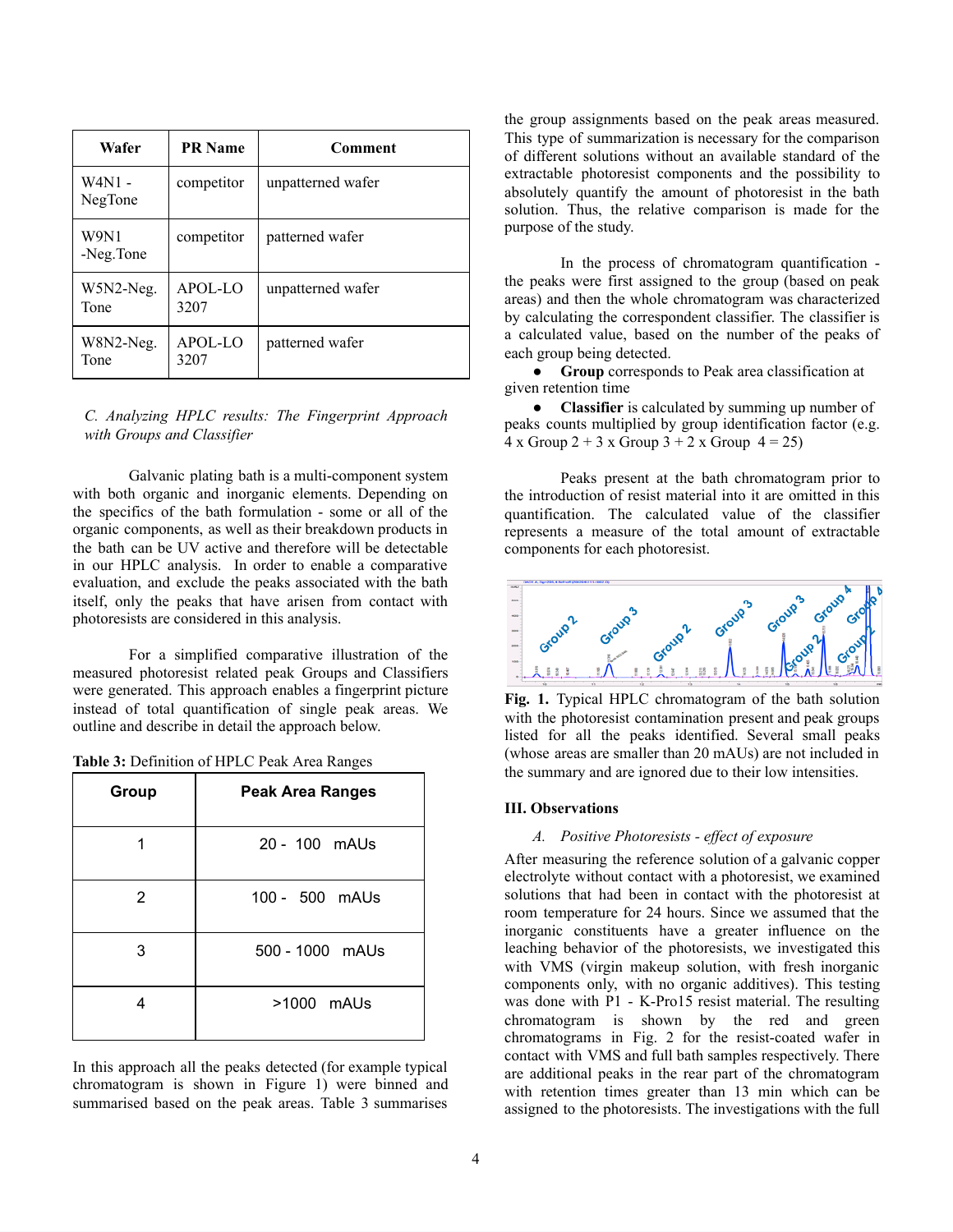bath solutions (green chromatogram, Fig. 2) show that the organic additives also interact with the photoresist and lead to numerous additional peaks.



**Fig. 2 Chromatograms:** (A) Reference without contact to photoresist; (B) VMS on W1P1 (patterned) wafer for 1 day; (C) Full bath solution on W1P1 (patterned) wafer for 1 day

Studies with reference solutions show that more components leach out (higher peak area counts and more peaks) of the photoresist in the presence of organic additives and that some components have higher concentrations (larger peak areas). From leaching experiments with other additives, it can generally be established that peaks assigned to the additives can be increased or decreased after contact with the photoresist.

Positive-working photoresists become more soluble after exposure to UV radiation. These exposed areas are removed during the development process to form the final pattern on the wafer. We have compared the resist leaching as a function of resist film exposure (Figs. 3 (a and b)) and have observed higher proportions of the extractable photoresist components from patterned versus unpatterned wafers. Figure 3a shows a bar graph representation of the chromatogram, and 3b - summary of the peak area quantification (classifiers), comparing leaching out of the exposed vs unexposed wafer.

Clear differences between patterned and unpatterned wafers are highlighted in the classifier view in Figure 3b. A larger number of peaks of groups 1, 2, and 3, as well as an additional type of peak, not seen in the unpatterned wafer, are being observed. This observation is consistent with chemical reactions occurring in the patterned resist film during exposure and development with the associated changes to the photo-active components in the film - generating fragments of smaller size / reduced molecular mass, more easily leachable into the bath solution. It is also consistent with the increased surface area of the patterned resist, compared to the as-coated film, that is immersed in the plating solution.



**Fig. 3(a) Classification of the peak area in groups:** Schematic representation of the chromatograms for W1P1 unpatterned wafer - below; W1P1 patterned above- above



#### **Fig. 3(b) Classifier for comparison of different wafers:** W1P1 unpatterned - left bar; W1P1 patterned - right bar

#### *B. Positive photoresists - Ef ect of the soft bake*

Optimal process control in the lithographic process is important for the durability of the photoresist layer. Deviations from normal processing related to the lithographic track excursions - like bake temperature fluctuations, develop time and duration variability can drastically affect pattern definition and have a profound effect on downstream processing. Here we looked at the effect of the resist bake temperature deviation from the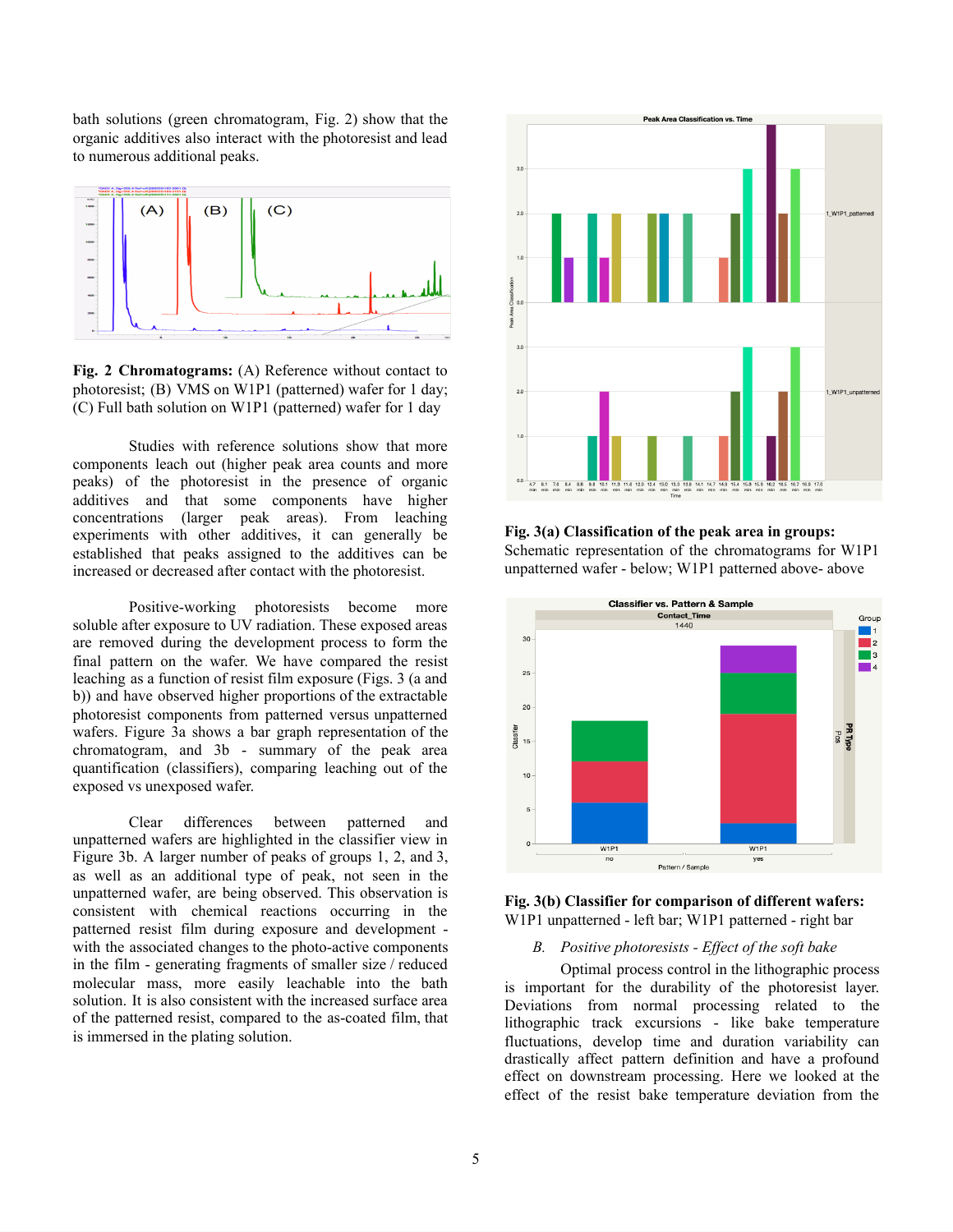standard and the effect of bath contact duration. A wafer W3 with photoresist P3 (KL6008 material) was soft baked (also known as post apply bake or PAB, labeled here as SB) at 115 °C for 3.5 min and another wafer W4 with the same photoresist was treated at 105 °C for 2.5 min. We were able to show that only these small changes in the soft bake process in terms of temperature and duration lead to small but measurable differences in leaching product distributions.



**Fig. 4 Classifier for comparison different wafer:** W3P3 patterned (SB115°, 3.5') - left bar; W4P3 patterned (SB105°, 2.5') - right bar

Figure 4 shows the results of this experiment. Based on the general knowledge of polymer science, higher bake temperature and longer bake time should lead to better resist densification and possibly more outgassing of the volatile components. This, in turn, should lead to less leaching out of the resist film. However, in this single wafer experiment, the observations are the opposite of the expectations of hotter baked/outgassed film leaching less. To get a definitive understanding and confirmation of this observation, it should perhaps be repeated in a more statistically meaningful way, with larger sampling. This observation, however, can not be generalized for all positive resists, as the specific bake temperatures and rest of processing conditions are always closely tied to the resist composition (solids loading, solvent type), as well as desired resist profile on the wafer (often a PAB / PEB regime and develop process steps are co-optimized for the desired performance for a specific application and on-wafer stack).

#### *C. Negative Photoresists*

In this study, we always observed relatively larger amounts of leached photoresist components for negative compared to positive photoresists. The longer the contact time (wafer contact with the bath electrolyte), the more signals regarding contamination are visible. On exposed patterned cross-linked wafers the photoresist layer is more stable and shows less effect of wafer/bath contact time. In the case of non-exposed/non-cross-linked negative resist - a somewhat expected result, based on the general understanding that negative photoresists are bulk-cross-linked and in this way partially passivated and protected from the electrolyte attack during contact time.

The investigations regarding the contact time of the unpatterned wafer with the copper electrolyte clearly show that the concentrations and number of peaks increase with increasing contact time. The following statement emerges from the right-side of Fig. 5. The peaks to be found in the chromatogram of the patterned wafer sample are also visible in the chromatogram of the unpatterned wafer sample with the same retention times. However, the chromatogram of the unpatterned wafer sample has additional peaks. This is consistent with residuals of the casting solvent still and other components, still being present in the film before patterning, and being removed during the PAB/PEB / pattern and development stages.



**Fig. 5 Classifier for comparison different wafer:** W5N2 unpatterned for 110 min - left bar; W5N2 unpatterned for 1 day - middle bar; W8N2 patterned for 1 day - right bar Note\* : No data is available for W8N2 110 min

Fig. 5 clearly shows that the unpatterned negative photoresists are more unstable the longer they are in contact with the copper electrolyte. However, the patterned wafer is still significantly more stable after one day of contact compared to the unpatterned wafer after only 110 min of contact.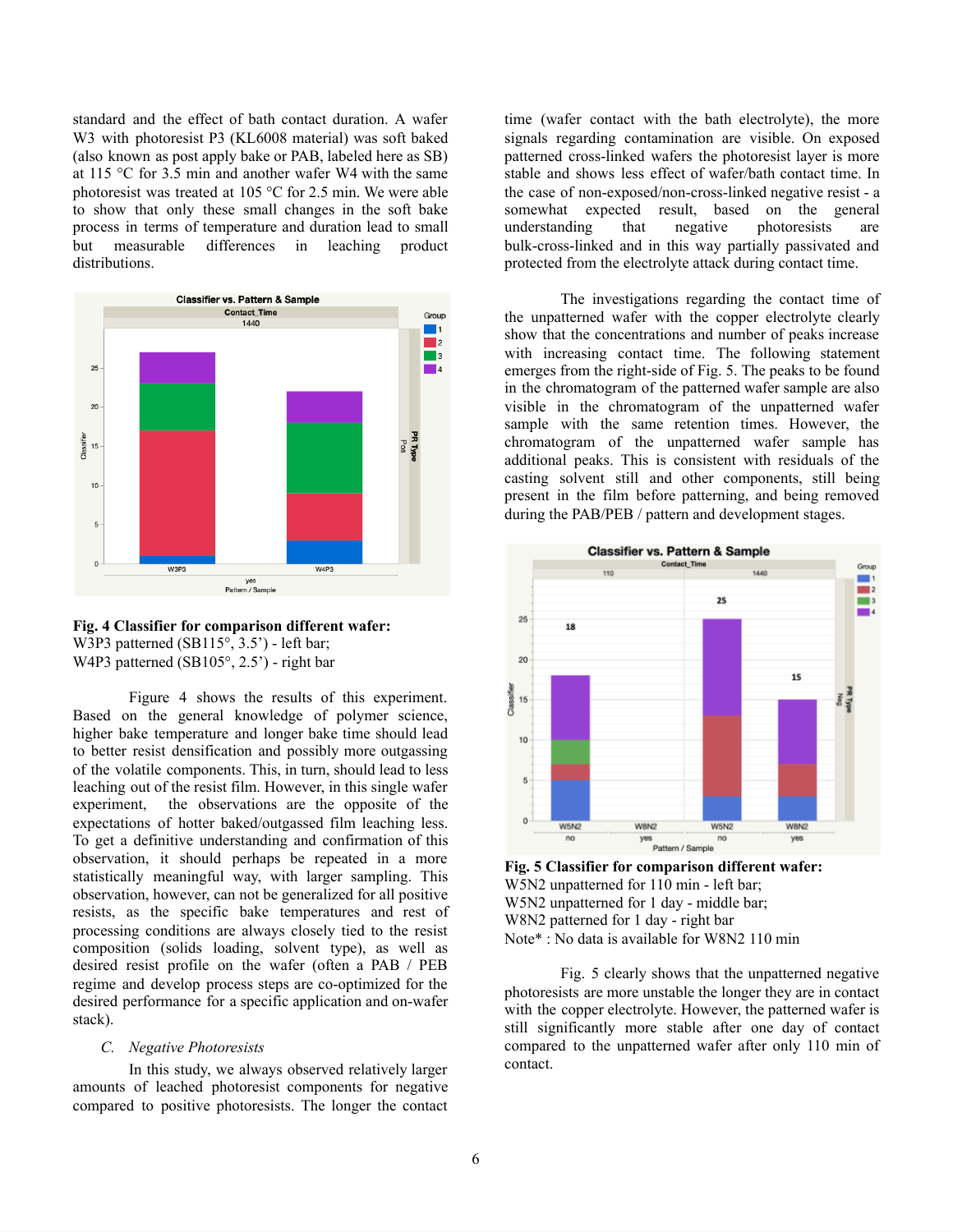## *D. Comparison of dif erent Photoresist Types*

Photoresists (both positive and negative) from several resist manufacturers have been compared in this study. The leaching behavior of the KemLab materials was compared to the industry standards and was used as the basis for this comparison. General trends and a summary of the observed behavior are shown in Figure 6. Of note is the fact that the negative photoresist APOL-LO 3207 from KemLab (N2) shows improved leaching behavior, compared to the industry-standard competitor.

Negative photoresist types (non-exposed) show higher peak intensities in the leaching experiments than positive photoresist types. This is consistent with the negative photoresist types having lower leaching behavior after UV exposure, and positive photoresist types having a slightly higher leaching behavior after UV exposure.



**Fig. 6 Classifier Variability Chart of all wafers investigated in this study grouped by**

- a) photoresist type (N1, N2, P1, P2, P3)
- b) sample (W4N1, W9N1, W5N2, W8N2, W1P1, W2P2, W3P3, W4P3)
- c) pattern (yes, no)

From the point of view of resist design, the following general trends are known and can be confirmed based on the findings in this study:

- Patterned cross-linked negative photoresists mostly show less leaching behavior than positive photoresists.
- Exposed and patterned negative photoresist (W9N1, W8N2) show less leaching than non-exposed negative resists (W4N1, W5N2).
- Positive resists should not show a significant leaching difference with exposure, because this part would be washed out before plating use. Nevertheless, there is less leaching with non-exposed wafers.
- Effect of soft bake on leaching behavior on positive resists indicates a slight difference in signature peaks as

a function of soft bake (W3P3 vs W4P3).

- Comparison of general-purpose positive resist (P3) vs positive packaging type resist (P1) shows less leaching with packaging type resist.
- When comparing KL resists with other manufacturers, the negative KL resists APOL-LO 3207 (N2) has a better performance/stability in leaching behavior. The positive packaging type resists K-Pro15 (P1) shows comparable performance/stability in leaching behavior compared to other manufacturers P2.

## **III. Conclusions**

HPLC measurements of galvanic baths provide an insight into the leaching behavior of photoresists. A comparison of negative and positive working photoresists showed that the HPLC signature differs, i.e. there are components that only occur in negative photoresists and vice versa. Additionally, differences due to conditions (e.g. leaching time, soft bake) can be confirmed. Our work aims to make the described novel analysis approach of monitoring galvanic baths a useful tool, both for the development of new materials (i.e. galvanic baths, photoresists) as well as stack optimization, to help reduce photoresist leaching, and potentially improving plating bath life in volume production. We further surmise that the characterization is in line with the expected results. The measured values and their trends give encouragement and validity to the stated goals of monitoring photoresist stability and reducing the extent of its impact on plating bath, with the ultimate goal of improving plating bath lifetime and reducing on-wafer defectivity.

Mechanisms and effects of resist leaching and their effect on the plating bath performance are additional critical questions to be answered and understood. To help further this understanding we are planning to answer the following questions in our next studies [5]:

- How is the behavior of the additives used in the electroplating bath influenced by photoresist contamination?
- What influence do the photoresist impurities have on the properties of the electrochemical deposits?
- Can a practical correlation between photoresist contamination/degradation and defects on product wafers be derived?
- What influence do production conditions such as throughput and variety of wafer types (different open areas, wafer count, contact times) play?
- Can electrochemical or other forms of detection be used and correlated to leaching results as well.
- Can this approach be used for other types of galvanic baths?